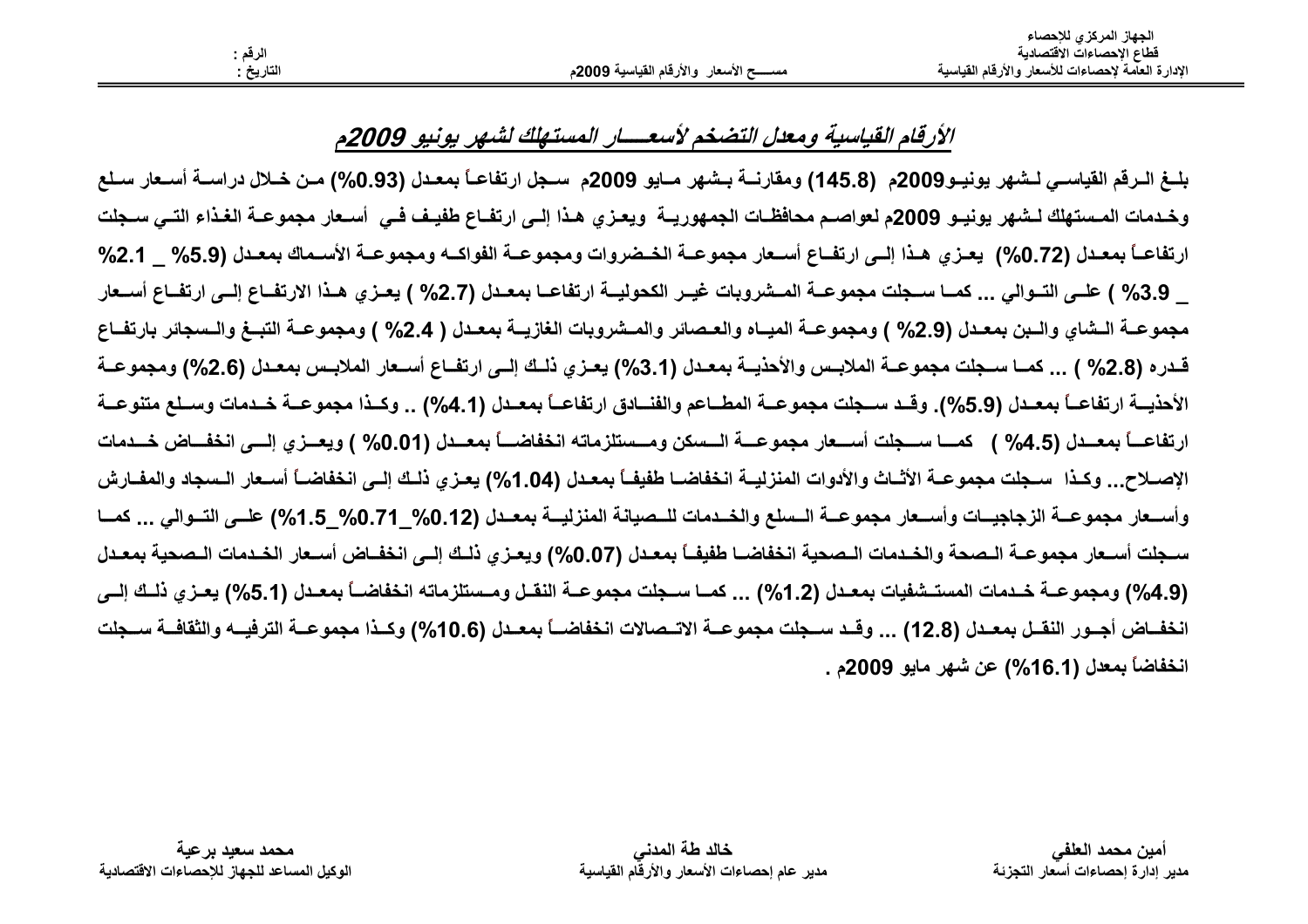الجهاز المركزي للإحصاء<br>قطاع الإحصاءات الاقتصادية<br>الإدارة العامة لإحصاءات للأسعار والأرقام القياسية

مســـــح الأسعار والأرقام القياسية 2009م

الرقم :<br>التاريخ :

| <b>Consumer Price Indices And Inflation of the Republic For Jun.2009</b><br>2005=100<br><b>CPI</b><br>CPI<br>Inf.<br>المجموعات<br><b>Products</b><br>التضخم الشهري<br>May-09<br><b>Jun-09</b><br>البند العام<br><b>All-items</b><br>144.5<br>0.93%<br>145.8<br>I. Food and Non-Alcoholic Beverages<br>159.1<br>0.81%<br>160.3<br>Food<br>161.2<br>160.1<br>0.73%<br><b>Cereals and cereal products</b><br>181.2<br>181.2<br>0.03%<br>Vegetables, fresh and canned<br>138.9<br>131.1<br>5.98%<br>Fruits, fresh and canned<br>152.3<br>149.2<br>2.08%<br><b>Meats</b><br>160.8<br>162.3<br>$-0.94%$<br><b>Fish</b><br>171.2<br>164.7<br>3.94%<br>Dairy products and eggs<br>148.4<br>150.6<br>$-1.44%$<br><b>Edible oils and fats</b><br>163.5<br>162.6<br>0.59%<br><b>Sugar and sugar products</b><br>0.14%<br>143.8<br>143.6<br>Spices and other food items<br>154.5<br>154.6<br>$-0.03%$<br><b>Non-Alcoholic Beverages</b><br>143.1<br>139.3<br>2.67%<br>Tea, Coffee, and Cocoa<br>129.6<br>2.96%<br>133.4<br>Mineral water, juice & carbonated beverages<br>149.9<br>2.40%<br>153.5<br>II. Alcoholic Beverages, Tobacco and Narcotics<br>2.82%<br>129.4<br>125.9<br><b>Tobacco and Narcotics</b><br>2.82%<br>129.4<br>125.9<br><b>Tobacco and Qat</b><br>2.82%<br>129.4<br>125.9<br><b>Clothing and Footwear</b><br>122.7<br>3.09%<br>126.4<br><b>Clothing</b><br>2.63%<br>127.9<br>124.6 | الأرقام القياسية ومعدلات التضخم لأسعار المستهلك لشهر يونيو 2009م |       |       |       |                                    |
|---------------------------------------------------------------------------------------------------------------------------------------------------------------------------------------------------------------------------------------------------------------------------------------------------------------------------------------------------------------------------------------------------------------------------------------------------------------------------------------------------------------------------------------------------------------------------------------------------------------------------------------------------------------------------------------------------------------------------------------------------------------------------------------------------------------------------------------------------------------------------------------------------------------------------------------------------------------------------------------------------------------------------------------------------------------------------------------------------------------------------------------------------------------------------------------------------------------------------------------------------------------------------------------------------------------------------------------------------------------------------------------------|------------------------------------------------------------------|-------|-------|-------|------------------------------------|
|                                                                                                                                                                                                                                                                                                                                                                                                                                                                                                                                                                                                                                                                                                                                                                                                                                                                                                                                                                                                                                                                                                                                                                                                                                                                                                                                                                                             |                                                                  |       |       |       |                                    |
|                                                                                                                                                                                                                                                                                                                                                                                                                                                                                                                                                                                                                                                                                                                                                                                                                                                                                                                                                                                                                                                                                                                                                                                                                                                                                                                                                                                             |                                                                  |       |       |       | 2005=100                           |
|                                                                                                                                                                                                                                                                                                                                                                                                                                                                                                                                                                                                                                                                                                                                                                                                                                                                                                                                                                                                                                                                                                                                                                                                                                                                                                                                                                                             |                                                                  |       |       |       |                                    |
|                                                                                                                                                                                                                                                                                                                                                                                                                                                                                                                                                                                                                                                                                                                                                                                                                                                                                                                                                                                                                                                                                                                                                                                                                                                                                                                                                                                             |                                                                  |       |       |       |                                    |
|                                                                                                                                                                                                                                                                                                                                                                                                                                                                                                                                                                                                                                                                                                                                                                                                                                                                                                                                                                                                                                                                                                                                                                                                                                                                                                                                                                                             |                                                                  |       |       |       | الغذاء والمشروبات الغير كحوليه     |
|                                                                                                                                                                                                                                                                                                                                                                                                                                                                                                                                                                                                                                                                                                                                                                                                                                                                                                                                                                                                                                                                                                                                                                                                                                                                                                                                                                                             |                                                                  |       |       |       | الغذاء                             |
|                                                                                                                                                                                                                                                                                                                                                                                                                                                                                                                                                                                                                                                                                                                                                                                                                                                                                                                                                                                                                                                                                                                                                                                                                                                                                                                                                                                             |                                                                  |       |       |       | الحبوب ومشتقاته                    |
|                                                                                                                                                                                                                                                                                                                                                                                                                                                                                                                                                                                                                                                                                                                                                                                                                                                                                                                                                                                                                                                                                                                                                                                                                                                                                                                                                                                             |                                                                  |       |       |       |                                    |
|                                                                                                                                                                                                                                                                                                                                                                                                                                                                                                                                                                                                                                                                                                                                                                                                                                                                                                                                                                                                                                                                                                                                                                                                                                                                                                                                                                                             |                                                                  |       |       |       | الخضروات الطازجه والمعلبه          |
|                                                                                                                                                                                                                                                                                                                                                                                                                                                                                                                                                                                                                                                                                                                                                                                                                                                                                                                                                                                                                                                                                                                                                                                                                                                                                                                                                                                             |                                                                  |       |       |       | الفواكه الطازجة والمعلبة           |
|                                                                                                                                                                                                                                                                                                                                                                                                                                                                                                                                                                                                                                                                                                                                                                                                                                                                                                                                                                                                                                                                                                                                                                                                                                                                                                                                                                                             |                                                                  |       |       |       | اللحوم                             |
|                                                                                                                                                                                                                                                                                                                                                                                                                                                                                                                                                                                                                                                                                                                                                                                                                                                                                                                                                                                                                                                                                                                                                                                                                                                                                                                                                                                             |                                                                  |       |       |       | الاسماك                            |
|                                                                                                                                                                                                                                                                                                                                                                                                                                                                                                                                                                                                                                                                                                                                                                                                                                                                                                                                                                                                                                                                                                                                                                                                                                                                                                                                                                                             |                                                                  |       |       |       | الالبان ومشتقاته والبيض            |
|                                                                                                                                                                                                                                                                                                                                                                                                                                                                                                                                                                                                                                                                                                                                                                                                                                                                                                                                                                                                                                                                                                                                                                                                                                                                                                                                                                                             |                                                                  |       |       |       | الزيوت الغذائيه                    |
|                                                                                                                                                                                                                                                                                                                                                                                                                                                                                                                                                                                                                                                                                                                                                                                                                                                                                                                                                                                                                                                                                                                                                                                                                                                                                                                                                                                             |                                                                  |       |       |       | السكر ومنتجاته                     |
|                                                                                                                                                                                                                                                                                                                                                                                                                                                                                                                                                                                                                                                                                                                                                                                                                                                                                                                                                                                                                                                                                                                                                                                                                                                                                                                                                                                             |                                                                  |       |       |       | البهارات                           |
|                                                                                                                                                                                                                                                                                                                                                                                                                                                                                                                                                                                                                                                                                                                                                                                                                                                                                                                                                                                                                                                                                                                                                                                                                                                                                                                                                                                             |                                                                  |       |       |       | مشروبات غير كحوليه                 |
|                                                                                                                                                                                                                                                                                                                                                                                                                                                                                                                                                                                                                                                                                                                                                                                                                                                                                                                                                                                                                                                                                                                                                                                                                                                                                                                                                                                             |                                                                  |       |       |       | الشاي والبن                        |
|                                                                                                                                                                                                                                                                                                                                                                                                                                                                                                                                                                                                                                                                                                                                                                                                                                                                                                                                                                                                                                                                                                                                                                                                                                                                                                                                                                                             |                                                                  |       |       |       | المياه والعصائر والمشروبات الغازيه |
|                                                                                                                                                                                                                                                                                                                                                                                                                                                                                                                                                                                                                                                                                                                                                                                                                                                                                                                                                                                                                                                                                                                                                                                                                                                                                                                                                                                             |                                                                  |       |       |       | التبغ والسجائر والقات              |
|                                                                                                                                                                                                                                                                                                                                                                                                                                                                                                                                                                                                                                                                                                                                                                                                                                                                                                                                                                                                                                                                                                                                                                                                                                                                                                                                                                                             |                                                                  |       |       |       | التماك والسجائر                    |
|                                                                                                                                                                                                                                                                                                                                                                                                                                                                                                                                                                                                                                                                                                                                                                                                                                                                                                                                                                                                                                                                                                                                                                                                                                                                                                                                                                                             |                                                                  |       |       |       | التبغ والقات                       |
|                                                                                                                                                                                                                                                                                                                                                                                                                                                                                                                                                                                                                                                                                                                                                                                                                                                                                                                                                                                                                                                                                                                                                                                                                                                                                                                                                                                             |                                                                  |       |       |       | الملابس والاحذية                   |
|                                                                                                                                                                                                                                                                                                                                                                                                                                                                                                                                                                                                                                                                                                                                                                                                                                                                                                                                                                                                                                                                                                                                                                                                                                                                                                                                                                                             |                                                                  |       |       |       | الملابس                            |
|                                                                                                                                                                                                                                                                                                                                                                                                                                                                                                                                                                                                                                                                                                                                                                                                                                                                                                                                                                                                                                                                                                                                                                                                                                                                                                                                                                                             | <b>Garments</b>                                                  | 3.09% | 135.3 | 131.3 | ملابس داخلية                       |
| <b>Clothing materials</b><br>0.13%<br>87.2<br>87.1                                                                                                                                                                                                                                                                                                                                                                                                                                                                                                                                                                                                                                                                                                                                                                                                                                                                                                                                                                                                                                                                                                                                                                                                                                                                                                                                          |                                                                  |       |       |       | الاقمشة                            |
| <b>Repair and Hire of Clothing</b><br>116.8<br>117.2<br>$-0.34%$                                                                                                                                                                                                                                                                                                                                                                                                                                                                                                                                                                                                                                                                                                                                                                                                                                                                                                                                                                                                                                                                                                                                                                                                                                                                                                                            |                                                                  |       |       |       | خياطة الملابس                      |
| <b>Footwear</b><br>118.5<br>111.8<br>5.95%                                                                                                                                                                                                                                                                                                                                                                                                                                                                                                                                                                                                                                                                                                                                                                                                                                                                                                                                                                                                                                                                                                                                                                                                                                                                                                                                                  |                                                                  |       |       |       | الاحذية                            |
| Shoes and other footwear<br>118.5<br>111.8<br>5.95%                                                                                                                                                                                                                                                                                                                                                                                                                                                                                                                                                                                                                                                                                                                                                                                                                                                                                                                                                                                                                                                                                                                                                                                                                                                                                                                                         |                                                                  |       |       |       | الاحذية واغطية الاقدام الاخرى      |
| <b>Housing and related items</b><br>140.8<br>$-0.01%$<br>140.8                                                                                                                                                                                                                                                                                                                                                                                                                                                                                                                                                                                                                                                                                                                                                                                                                                                                                                                                                                                                                                                                                                                                                                                                                                                                                                                              |                                                                  |       |       |       | السكن ومستلزماته                   |
| <b>Actual rents for housing</b><br>$0.00\%$<br>143.4<br>143.4                                                                                                                                                                                                                                                                                                                                                                                                                                                                                                                                                                                                                                                                                                                                                                                                                                                                                                                                                                                                                                                                                                                                                                                                                                                                                                                               |                                                                  |       |       |       | ايجارات السكن                      |
| <b>Actual and imputed rent</b><br>143.4<br>$0.00\%$<br>143.4                                                                                                                                                                                                                                                                                                                                                                                                                                                                                                                                                                                                                                                                                                                                                                                                                                                                                                                                                                                                                                                                                                                                                                                                                                                                                                                                |                                                                  |       |       |       | الايجارات المنزلية                 |
| Water supply and misc. services<br>96.7<br>0.00%<br>96.7                                                                                                                                                                                                                                                                                                                                                                                                                                                                                                                                                                                                                                                                                                                                                                                                                                                                                                                                                                                                                                                                                                                                                                                                                                                                                                                                    |                                                                  |       |       |       | شرائح المياه                       |
| <b>Water Supply</b><br>96.7<br>96.7<br>$0.00\%$                                                                                                                                                                                                                                                                                                                                                                                                                                                                                                                                                                                                                                                                                                                                                                                                                                                                                                                                                                                                                                                                                                                                                                                                                                                                                                                                             |                                                                  |       |       |       | المياه                             |

محمد سعيد برعية الوكيل المساعد للجهاز للإحصاءات الافتصادية خالد طة المدني<br>مدير عام إحصاءات الأسعار والأرقام القياسية

أمين محمد العلفي<br>مدير إدارة إحصاءات أسعار التجزئة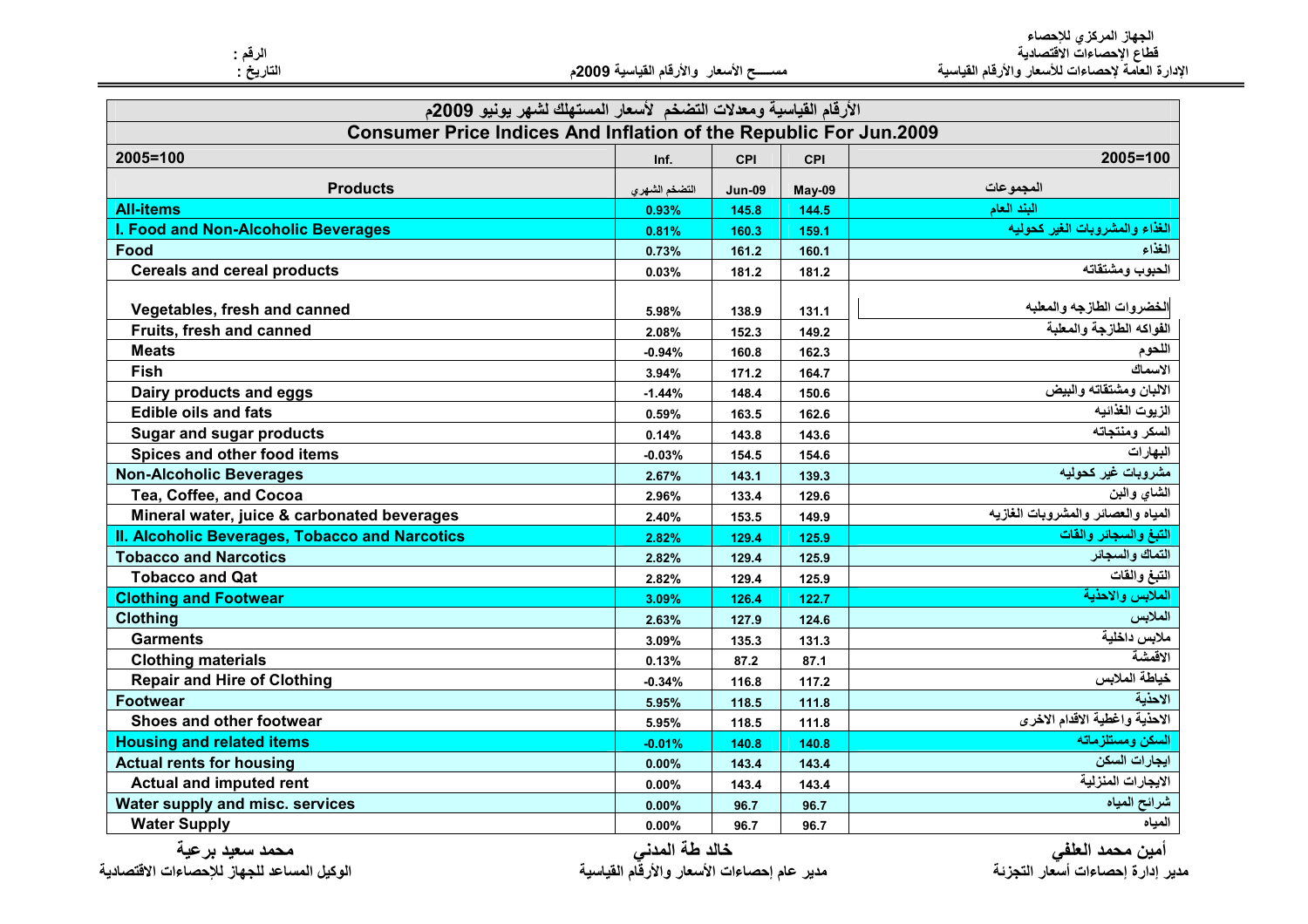الجهاز المركزي للإحصاء<br>قطاع الإحصاءات الاقتصادية<br>الإدارة العامة لإحصاءات للأسعار والأرقام القياسية

الرقم :<br>التاريخ :

مسســـح الأسعار والأرقام القياسية 2009م

| الارقام القياسية ومعدلات التضخم لأسعار المستهلك لشهر يونيو 2009م  |               |               |            |                                           |  |
|-------------------------------------------------------------------|---------------|---------------|------------|-------------------------------------------|--|
| Consumer Price Indices And Inflation of the Republic For Jun.2009 |               |               |            |                                           |  |
| 2005=100                                                          | Inf.          | <b>CPI</b>    | <b>CPI</b> | 2005=100                                  |  |
| <b>Products</b>                                                   | التضخم الشهري | <b>Jun-09</b> | May-09     | المجموعات                                 |  |
| <b>Maintenance and repairs</b>                                    | $-0.37%$      | 125.7         | 126.2      | الصيانه والاصلاح                          |  |
| Material for the maintenance and repair                           | 4.23%         | 131.1         | 125.7      | مواد الصيانه والاصلاح                     |  |
| Services for the mainenance and repair                            | $-15.20%$     | 108.3         | 127.8      | خدمات الاصلاح                             |  |
| Electricity, gas and other fuels                                  | 0.03%         | 144.6         | 144.5      | الكهرباء والغاز والوقود                   |  |
| <b>Electricity</b>                                                | $-0.89%$      | 100.0         | 100.9      | الكهرباء                                  |  |
| Gas                                                               | 1.22%         | 182.4         | 180.2      | الغاز                                     |  |
| <b>Solid fuels</b>                                                | $-4.49%$      | 152.8         | 160.0      | الوقود الصلبه                             |  |
| <b>Other fuels</b>                                                | 1.10%         | 157.6         | 155.9      | وقود اخرى                                 |  |
| <b>Household furnishings and appliances</b>                       | $-1.04%$      | 124.3         | 125.6      | الاثاث والادوات المنزلية                  |  |
| Furniture and furnishings, carpets, and other coverings           | $-0.12%$      | 129.0         | 129.2      | السجاد والمفارش                           |  |
| <b>Furniture and furnishings</b>                                  | 0.02%         | 133.3         | 133.2      | الاثاث                                    |  |
| <b>Carpets and floor covering</b>                                 | $-0.53%$      | 117.9         | 118.5      | المفارش وسجاد الارضيه                     |  |
| Glassware, tableware and household utensils                       | $-0.71%$      | 109.5         | 110.3      | الزجاجيات                                 |  |
| Glassware, tableware and household utensils                       | $-0.71%$      | 109.5         | 110.3      | المواد المنزلية                           |  |
| <b>Household textiles</b>                                         | 0.27%         | 123.1         | 122.8      | الاغطيه المنزليه                          |  |
| <b>Household textiles</b>                                         | 0.27%         | 123.1         | 122.8      | الاغطيه المنزليه                          |  |
| Goods and services for routine HHs maintenance                    | $-1.53%$      | 132.9         | 134.9      | السلع والخدمات للصيانة المنزلية الروتينية |  |
| Non durable household goods                                       | $-4.39%$      | 131.6         | 137.6      | السلع المنزلية غير المعمرة                |  |
| <b>Household cleaning products</b>                                | $-0.64%$      | 133.2         | 134.1      | المنظفات المنزلية                         |  |
| <b>Household appliances</b>                                       | $-1.28%$      | 111.8         | 113.2      | الاجهزة المنزلية                          |  |
| <b>Major appliances</b>                                           | $-1.49%$      | 110.3         | 111.9      | الاجهزة الاساسية                          |  |
| <b>Small electric appliances</b>                                  | $-0.16%$      | 120.4         | 120.6      | اجهزه كهربائيه صغيره                      |  |
| <b>Health</b>                                                     | $-0.07%$      | 140.9         | 141.0      | الصحة والخدمات الصحية                     |  |
| Medical products, appliances and equipment                        | 2.07%         | 161.3         | 158.0      | االمنتجات الصيدلية والعدد الطبية          |  |
| <b>Pharmaceutical products</b>                                    | 2.07%         | 161.3         | 158.0      | المنتجات الصيدليه                         |  |
| <b>Out-Patient Services</b>                                       | $-4.89%$      | 130.3         | 137.0      | خدمات صحيه                                |  |
| <b>Medical Services</b>                                           | -4.89%        | 130.3         | 137.0      | خدمات صحيه                                |  |
| <b>Hospital Services</b>                                          | $-1.25%$      | 103.3         | 104.6      | خدمات المستشفيات                          |  |
| <b>Hospital Services</b>                                          | $-1.25%$      | 103.3         | 104.6      | خدمات المستشفيات                          |  |
| <b>Transport</b>                                                  | $-5.07%$      | 133.0         | 140.1      | النقل ومستلزماته                          |  |
| Operation of personal transport equipment                         | 1.84%         | 148.5         | 145.8      | معدات النقل الشخصيه                       |  |

محمد سعيد برعية الوكيل المساعد للجهاز للإحصاءات الافتصادية خالد طة المدني<br>مدير عام إحصاءات الأسعار والأرقام القياسية

أمين محمد العلفي<br>مدير إدارة إحصاءات أسعار التجزئة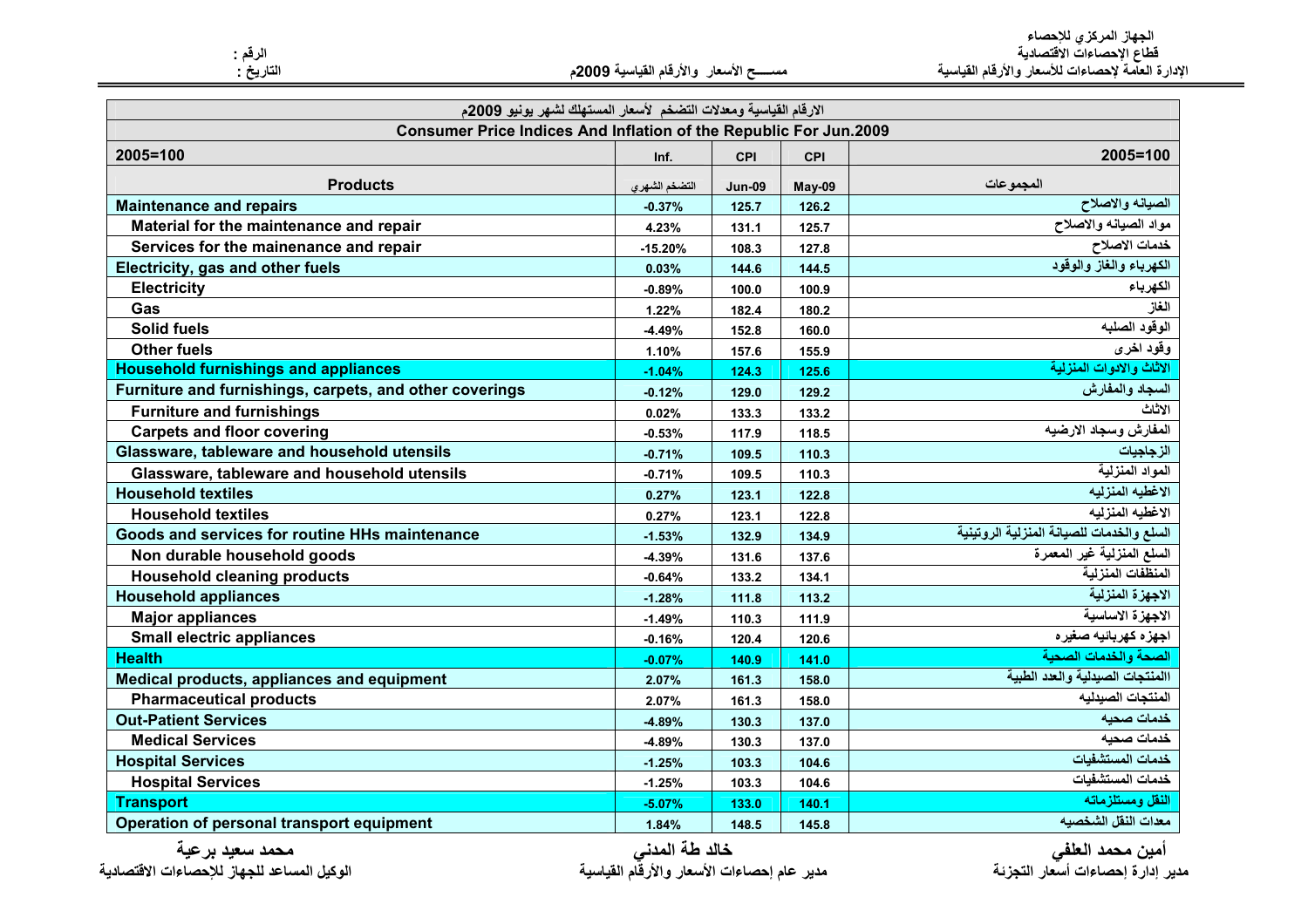الجهاز المركزي للإحصاء<br>قطاع الإحصاءات الاقتصادية<br>الإدارة العامة لإحصاءات للأسعار والأرقام القياسية

مســــــح الأسعار والأرقام القياسية 2009م

|  | الرقم |         |
|--|-------|---------|
|  |       | التاريخ |

| الارقام القياسية ومعدلات التضخم لأسعار المستهلك لشهر يونيو 2009م         |               |               |        |                                        |
|--------------------------------------------------------------------------|---------------|---------------|--------|----------------------------------------|
| <b>Consumer Price Indices And Inflation of the Republic For Jun.2009</b> |               |               |        |                                        |
| 2005=100                                                                 | Inf.          | <b>CPI</b>    | CPI    | 2005=100                               |
| <b>Products</b>                                                          | التضخم الشهري | <b>Jun-09</b> | May-09 | المجموعات                              |
| <b>Fuels and lubricants</b>                                              | 1.84%         | 148.5         | 145.8  | الوقود                                 |
| <b>Transport Costs</b>                                                   | $-12.79%$     | 117.1         | 134.3  | اجور النقل                             |
| <b>Transport by road</b>                                                 | $-12.80%$     | 117.1         | 134.3  | النقل البري                            |
| Transport by air                                                         | 0.01%         | 151.5         | 151.4  | النقل الجوي                            |
| <b>Communications</b>                                                    | $-10.62%$     | 58.6          | 65.5   | الاتصالات ومستلزماته                   |
| <b>Communications</b>                                                    | $-10.62%$     | 58.6          | 65.5   | الاتصالات ومستلزماته                   |
| <b>Postal Services</b>                                                   | $-2.80%$      | 106.5         | 109.6  | خدمات البريد                           |
| Telephone and telefax services                                           | $-11.44%$     | 55.7          | 62.9   | التلفونات والتلكسات                    |
| <b>Recreation and Culture</b>                                            | $-16.10%$     | 94.7          | 112.8  | الترفيه والثقافة                       |
| Audio-visual, photographic, etc                                          | $-18.00%$     | 93.3          | 113.8  | المرئيات                               |
| Equipment for the reception, rcording and reproduction                   | $-19.88%$     | 80.0          | 99.9   | معدات الاستقبال والتسجيل والانتاج      |
| <b>Stationary and drawing materials</b>                                  | $-14.38%$     | 133.2         | 155.6  | القرطاسيه والاقلام                     |
| <b>Recreation and Cultural services</b>                                  | $-10.06%$     | 105.9         | 117.8  | خدمات ترفيهيه وثقافيه                  |
| <b>Cultural services</b>                                                 | $-10.06%$     | 105.9         | 117.8  | خدمات ثقافيه                           |
| <b>Newspapers and magazines</b>                                          | $-2.63%$      | 117.9         | 121.1  | الصحف والمجلات                         |
| <b>Newspapers and magazines</b>                                          | $-2.63%$      | 117.9         | 121.1  | الصحف والمجلات                         |
| <b>Other recreational items</b>                                          | 4.31%         | 85.0          | 81.5   | مواد ترفيهيه اخرى                      |
| Games, toys                                                              | 4.31%         | 85.0          | 81.5   | العاب                                  |
| <b>Education</b>                                                         | 0.00%         | 115.2         | 115.2  | التعليم ومستلزماته                     |
| <b>Education</b>                                                         | 0.00%         | 115.2         | 115.2  | التعليم                                |
| Primary and secundary education                                          | 0.00%         | 116.4         | 116.4  | التعليم الاساسى والثانوي               |
| Post-secondary education                                                 | 0.00%         | 99.9          | 99.9   | التعليم بعد الثانوية                   |
| <b>Restaurants and Hotels</b>                                            | 4.09%         | 171.9         | 165.1  | المطاعم والفنادق                       |
| <b>Catering services</b>                                                 | 4.16%         | 182.3         | 175.1  | خدمات المباشرين                        |
| Restaurants, caffees, etc.                                               | 4.16%         | 182.3         | 175.1  | المطاعم والمقاهي                       |
| <b>Accommodation services</b>                                            | 3.52%         | 119.8         | 115.7  | خدمات الاسكان                          |
| <b>Accommodation services</b>                                            | 3.52%         | 119.8         | 115.7  | خدمات الاسكان                          |
| <b>Miscellaneous Goods and Services</b>                                  | 4.53%         | 144.9         | 138.7  | خدمات وسلع متنوعه                      |
| <b>Personal care</b>                                                     | 0.51%         | 118.3         | 117.7  | العنايه الشخصيه                        |
| Other appliances, articles and products for personal care                | 0.51%         | 118.3         | 117.7  | اجهزه اخرى ومعدات وسلع للعنايه الشخصية |
| Personal Effects, n.e.c.                                                 | 14.36%        | 217.6         | 190.3  | سلع شخصية                              |

محمد سعيد برعية الوكيل المساعد للجهاز للإحصاءات الافتصادية خالد طة المدني<br>مدير عام إحصاءات الأسعار والأرقام القياسية

أمين محمد العلفي<br>مدير إدارة إحصاءات أسعار التجزئة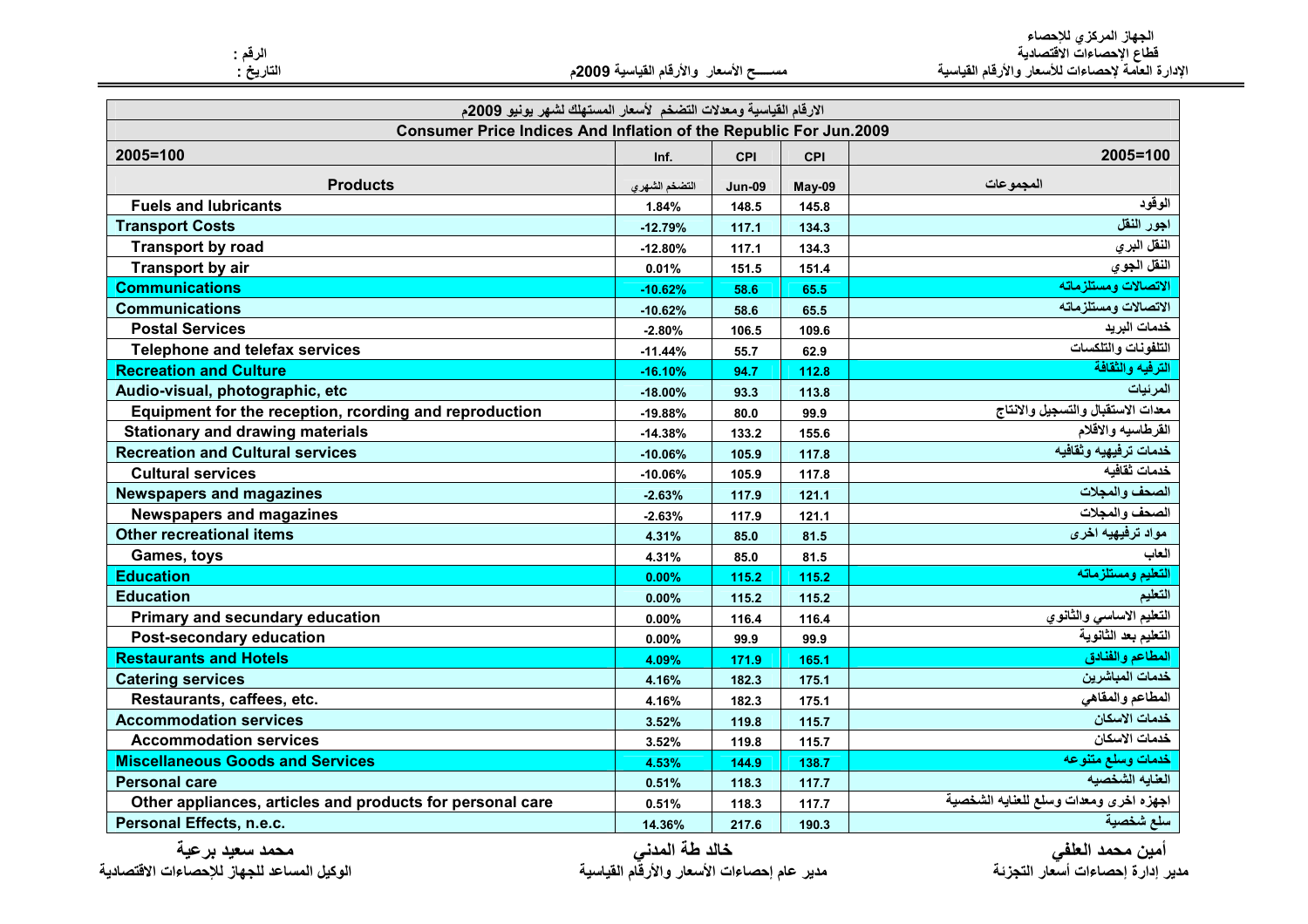| الارقام القياسية ومعدلات التضخم لأسعار المستهلك لشهر يونيو 2009م         |               |               |            |                    |
|--------------------------------------------------------------------------|---------------|---------------|------------|--------------------|
| <b>Consumer Price Indices And Inflation of the Republic For Jun.2009</b> |               |               |            |                    |
| $2005 = 100$                                                             | Inf.          | <b>CPI</b>    | <b>CPI</b> | 2005=100           |
| <b>Products</b>                                                          | التضخم الشهرى | <b>Jun-09</b> | $May-09$   | المجمو عات         |
| Jewellery, clocks, and watches                                           | 17.63%        | 232.6         | 197.8      | المجوهرات والساعات |
| Other personal effects                                                   | $-3.90%$      | 151.0         | 157.2      | سلع شخصيه اخرى     |
| <b>Personal care</b>                                                     | $-10.52%$     | 118.8         | 132.8      | عنايه شخصيه        |
| Hairdressing salons and grooming                                         | $-10.52%$     | 118.8         | 132.8      | صالون الحلاقه      |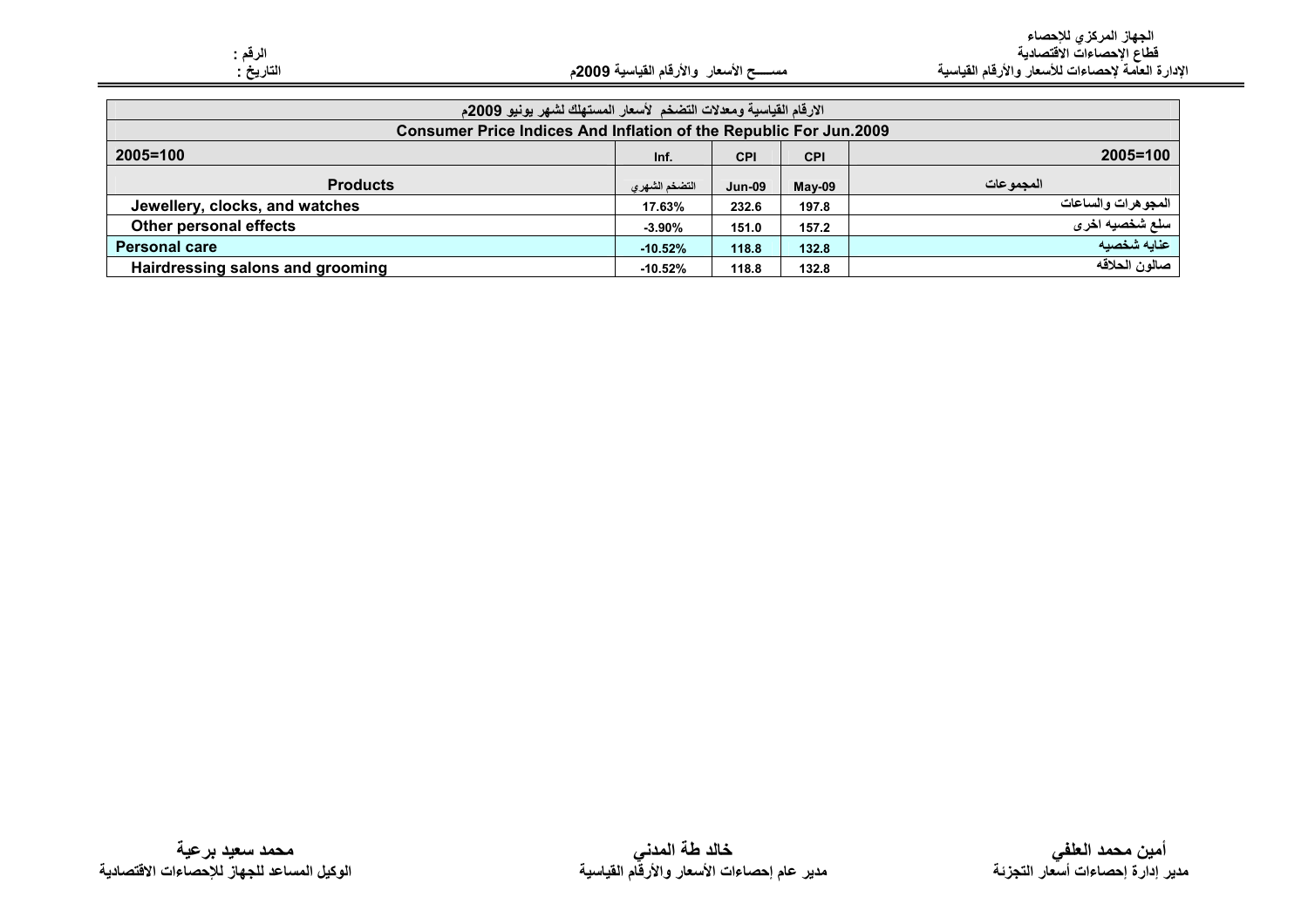



محمد سعيد برعية الوكيل المساعد للجهاز للإحصاءات الاقتصادية